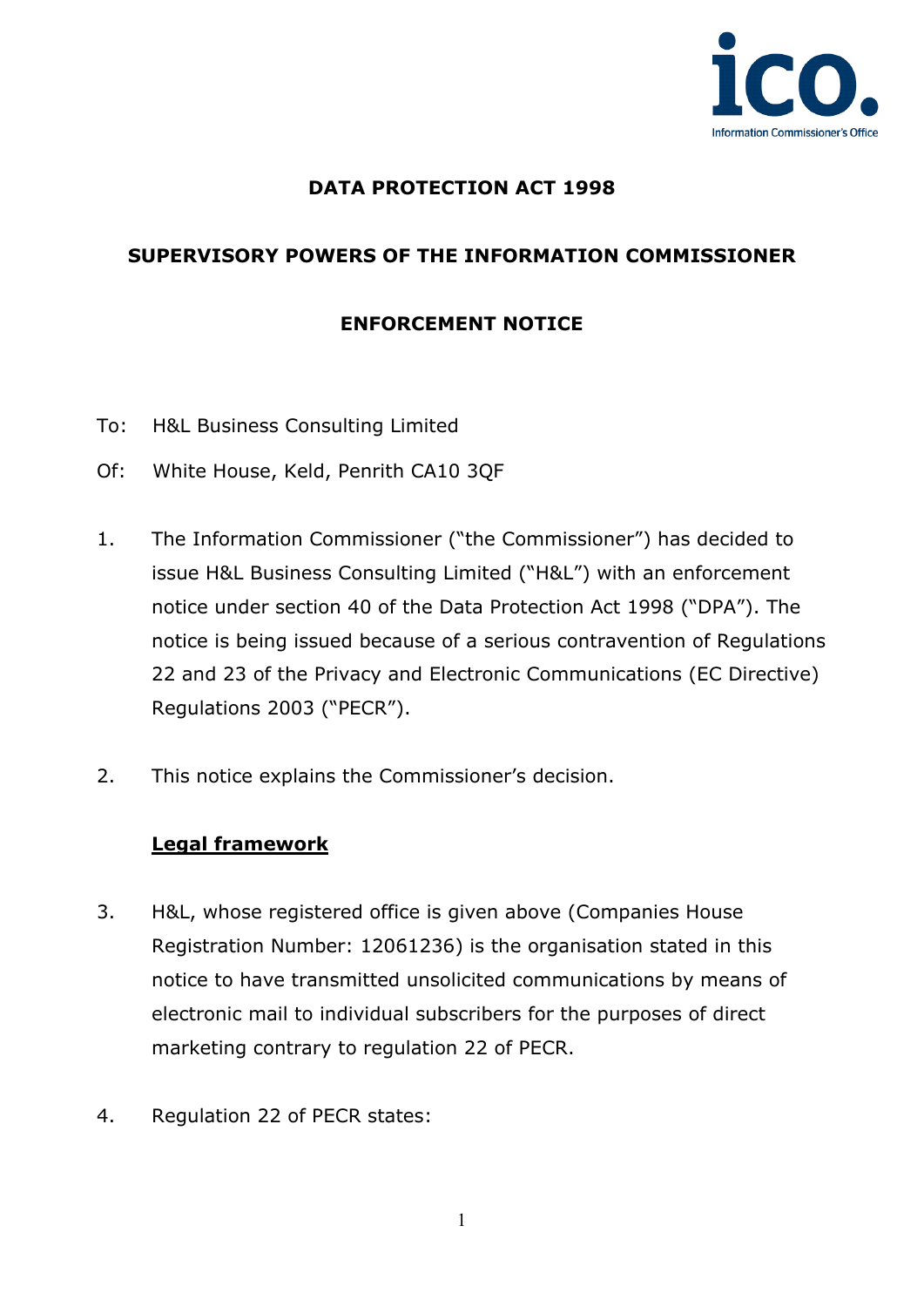

- *"(1) This regulation applies to the transmission of unsolicited communications by means of electronic mail to individual subscribers.*
- *(2) Except in the circumstances referred to in paragraph (3), a person shall neither transmit, nor instigate the transmission of, unsolicited communications for the purposes of direct marketing by means of electronic mail unless the recipient of the electronic mail has previously notified the sender that he consents for the time being to such communications being sent by, or at the instigation of, the sender.*
- *(3) A person may send or instigate the sending of electronic mail for the purposes of direct marketing where—*
	- *(a) that person has obtained the contact details of the recipient of that electronic mail in the course of the sale or negotiations for the sale of a product or service to that recipient;*
	- *(b) the direct marketing is in respect of that person's similar products and services only; and*
	- *(c) the recipient has been given a simple means of refusing (free of charge except for the costs of the transmission of the refusal) the use of his contact details for the purposes of such direct marketing, at the time that the details were initially collected, and, where he did not initially refuse the use of the details, at the time of each subsequent communication.*
- *(4) A subscriber shall not permit his line to be used in contravention of paragraph (2)."*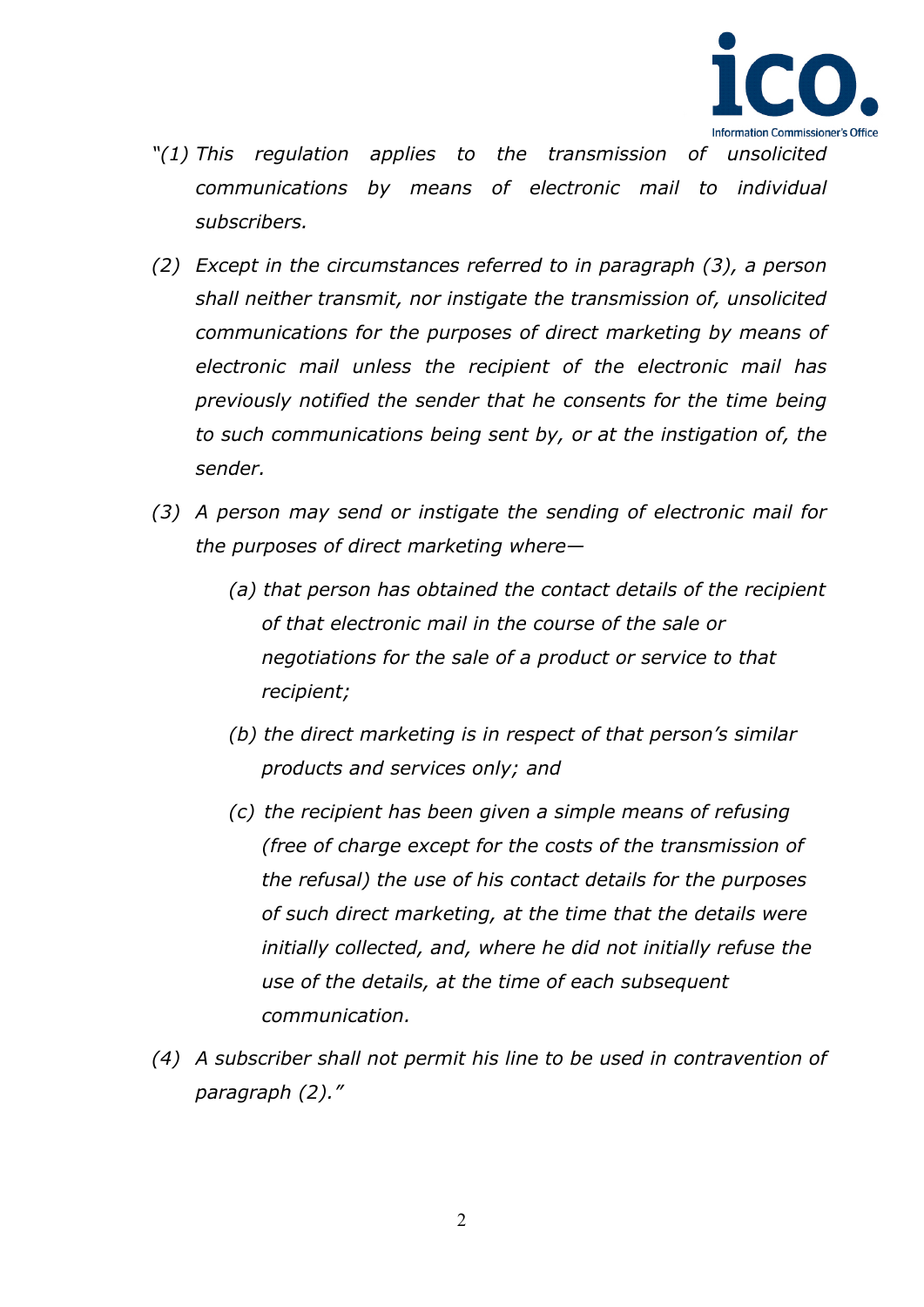

- 5. Regulation 23 of PECR states that *"A person shall neither transmit, nor instigate the transmission of, a communication for the purposes of direct marketing by means of electronic mail –*
	- *(a) where the identity of the person on whose behalf the communication has been sent has been disguised or concealed;*
	- *(b) where a valid address to which the recipient of the communication may send a request that such communications cease has not been provided*
	- *(c) where that electronic mail would contravene regulation 7 of the Electronic Commerce (EC Directive) Regulations 2002; or*
	- *(d) where that electronic mail encourages recipients to visit websites which contravene that regulation*."
- 6. Section 122(5) of the Data Protection Act 2018 "DPA18" defines direct marketing as "*the communication (by whatever means) of advertising or marketing material which is directed to particular individuals*". This definition also applies for the purposes of PECR (see regulation 2(2) PECR and paragraphs 430 & 432(6) to Schedule 19 of the DPA18).
- 7. Consent in PECR is defined, from 29 March 2019, by reference to the concept of consent in Regulation 2016/679 ("the GDPR"): regulation 8(2) of the Data Protection, Privacy and Electronic Communications (Amendments etc) (EU Exit) Regulations 2019. Article 4(11) of the GDPR sets out the following definition: "*'consent' of the data subject means any freely given, specific, informed and unambiguous indication of the data subject's wishes by which he or she, by a statement or by a*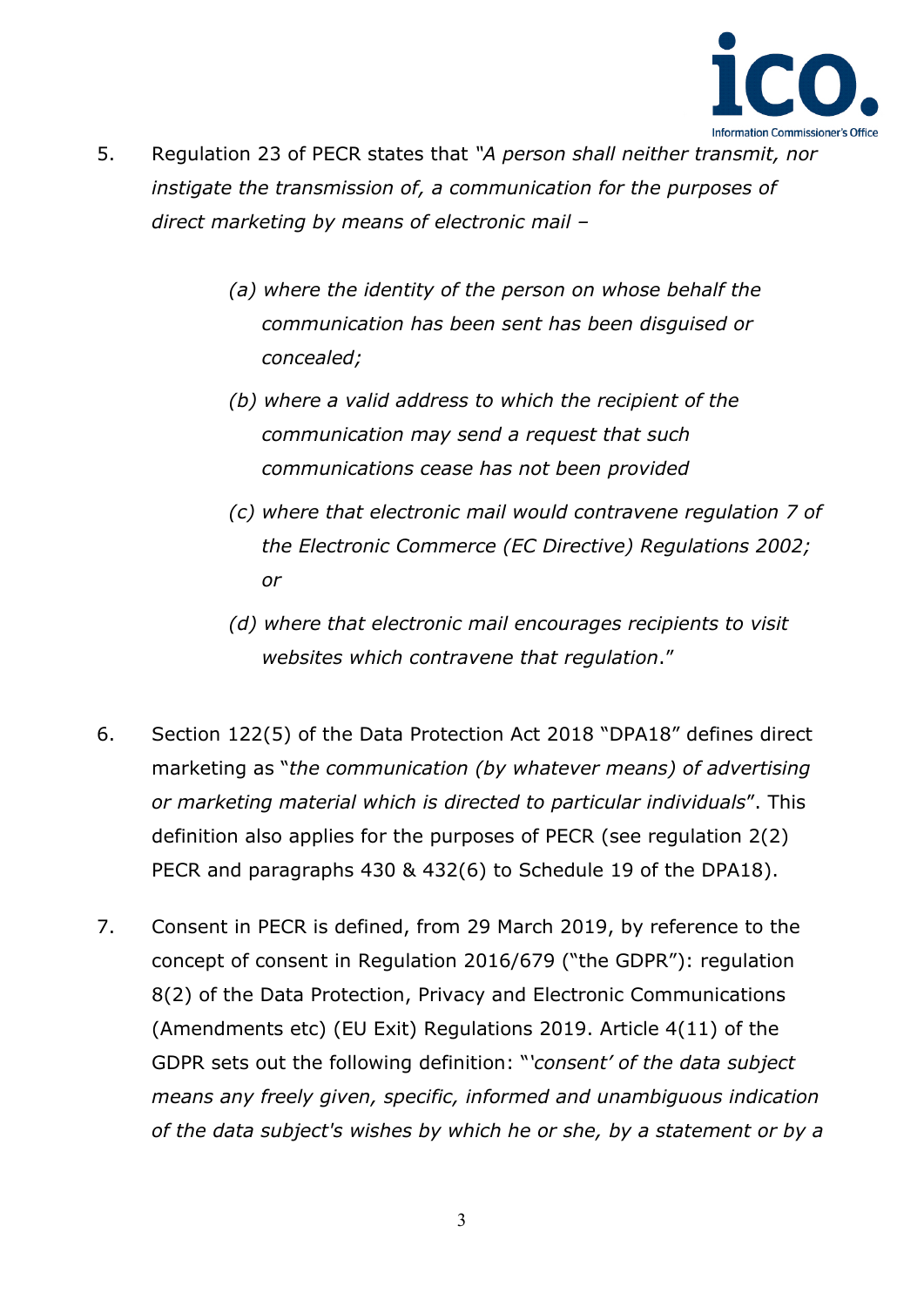

*clear affirmative action, signifies agreement to the processing of personal data relating to him or her".* 

- 8. Recital 32 of the GDPR materially states that *"When the processing has multiple purposes, consent should be given for all of them"*. Recital 42 materially provides that *"For consent to be informed, the data subject should be aware at least of the identity of the controller"*. Recital 43 materially states that *"Consent is presumed not to be freely given if it does not allow separate consent to be given to different personal data processing operations despite it being appropriate in the individual case"*.
- 9. "Individual" is defined in regulation 2(1) of PECR as "*a living individual and includes an unincorporated body of such individuals*".
- 10. A "subscriber" is defined in regulation 2(1) of PECR as "*a person who is a party to a contract with a provider of public electronic communications services for the supply of such services*".
- 11. "Electronic mail" is defined in regulation 2(1) of PECR as "*any text, voice, sound or image message sent over a public electronic communications network which can be stored in the network or in the recipient's terminal equipment until it is collected by the recipient and includes messages sent using a short message service*".
- 12. The DPA contains enforcement provisions at Part V which are exercisable by the Commissioner. Those provisions are modified and extended for the purposes of PECR by Schedule 1 PECR.
- 13. Section 40(1)(a) of the DPA (as extended and modified by PECR) provides that if the Commissioner is satisfied that a person has contravened or is contravening any of the requirements of the Regulations, she may serve him with an Enforcement Notice requiring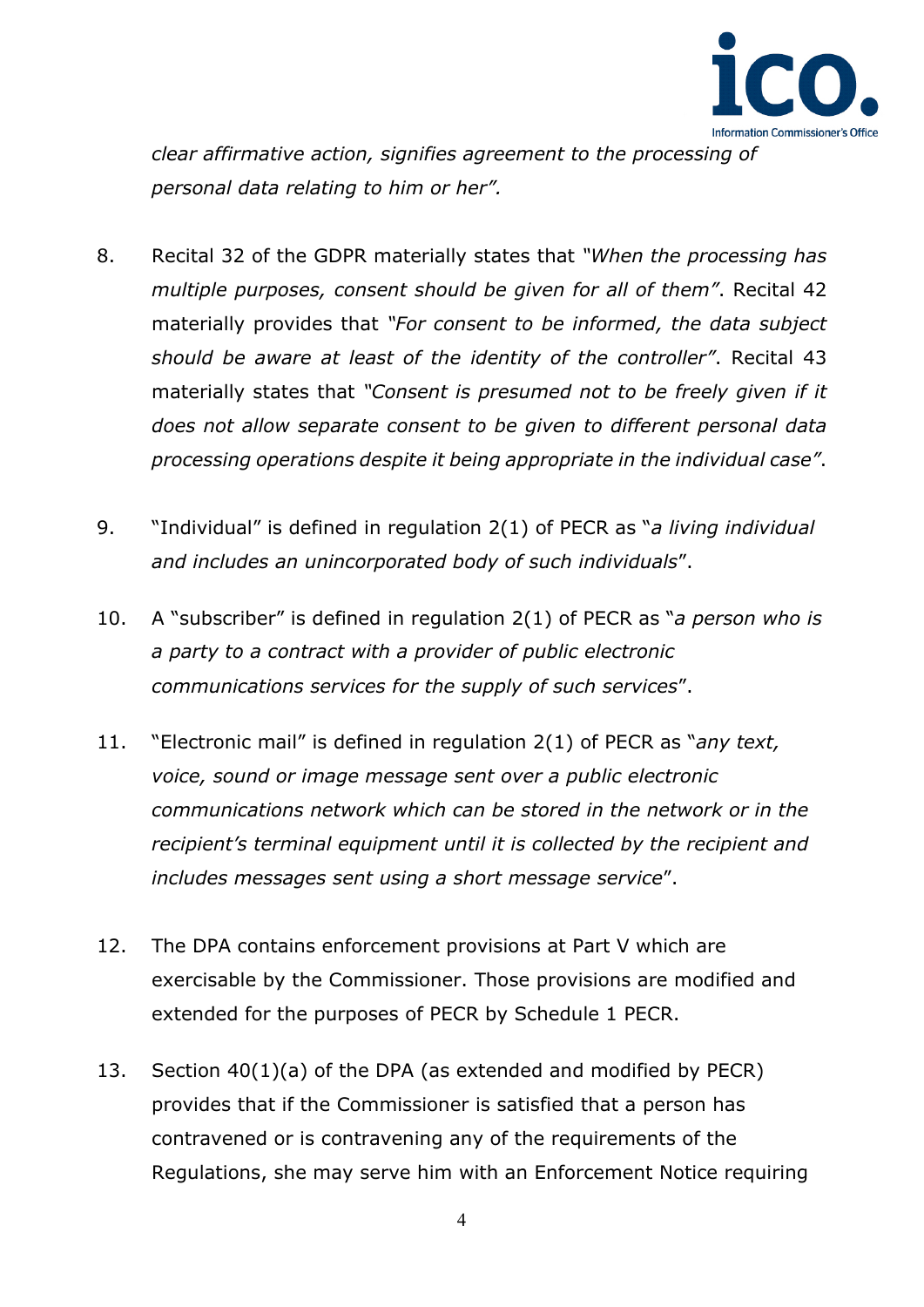

him to take within such time as may be specified in the Notice, or to refrain from taking after such time as may be so specified, such steps as are so specified.

- 14. PECR were enacted to protect the individual's fundamental right to privacy in the electronic communications sector. PECR were subsequently amended and strengthened. The Commissioner will interpret PECR in a way which is consistent with the Regulations' overall aim of ensuring high levels of protection for individuals' privacy rights.
- 15. The provisions of the DPA remain in force for the purposes of PECR notwithstanding the introduction of the DPA18: see paragraph 58(1) of Schedule 20 to the DPA18.

# **The contravention**

- 16. The Commissioner finds that H&L contravened regulations 22 and 23 of PECR.
- 17. The Commissioner finds that the contravention was as follows:
- 18. The Commissioner finds that between 20 January 2020 and 27 July 2020 there were 378,538 SMS direct marketing messages received by subscribers. The Commissioner finds that H&L transmitted and/or instigated the transmission of the direct marketing messages sent, contrary to regulation 22 of PECR.
- 19. H&L as the sender of the direct marketing, is required to ensure that it is acting in compliance with the requirements of regulation 22 of PECR, and to ensure that valid consent to send those messages had been acquired.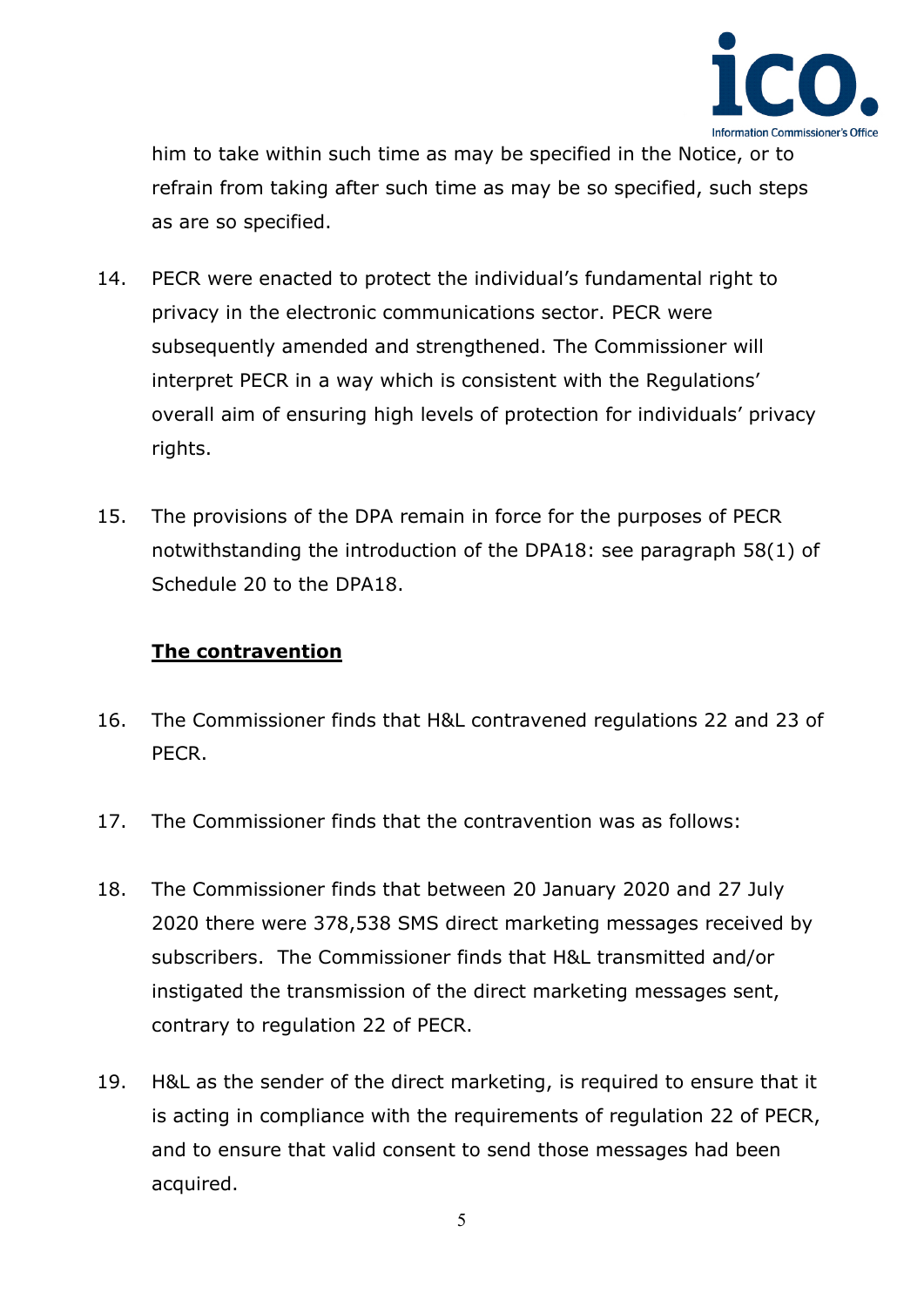

- 20. H&L did not take the opportunity to put forward an explanation or evidence to the Commissioner on whether the consent of subscribers had been obtained and, if so, the nature and extent of the consent, or when or how it had been given.
- 21. For consent to be valid it is required to be "freely given", by which it follows that if consent to marketing is a condition of subscribing to a service, the organisation will have to demonstrate how the consent can be said to have been given freely.
- 22. Consent is also required to be "specific" as to the type of marketing communication to be received, and the organisation, or specific type of organisation, that will be sending it.
- 23. Consent will not be "informed" if individuals do not understand what they are consenting to. Organisations should therefore always ensure that the language used is clear, easy to understand, and not hidden away in a privacy policy or small print. Consent will not be valid if individuals are asked to agree to receive marketing from "similar organisations", "partners", "selected third parties" or other similar generic description.
- 24. The Commissioner is therefore satisfied from the evidence she has seen that H&L did not have the necessary valid consent for the 451,705 SMS direct marketing messages which it sent to subscribers between 20 January 2020 and 27 July 2020, of which 378,538 were delivered.
- 25. Further, the Commissioner finds that H&L concealed its identity, in contravention of regulation 23 of PECR.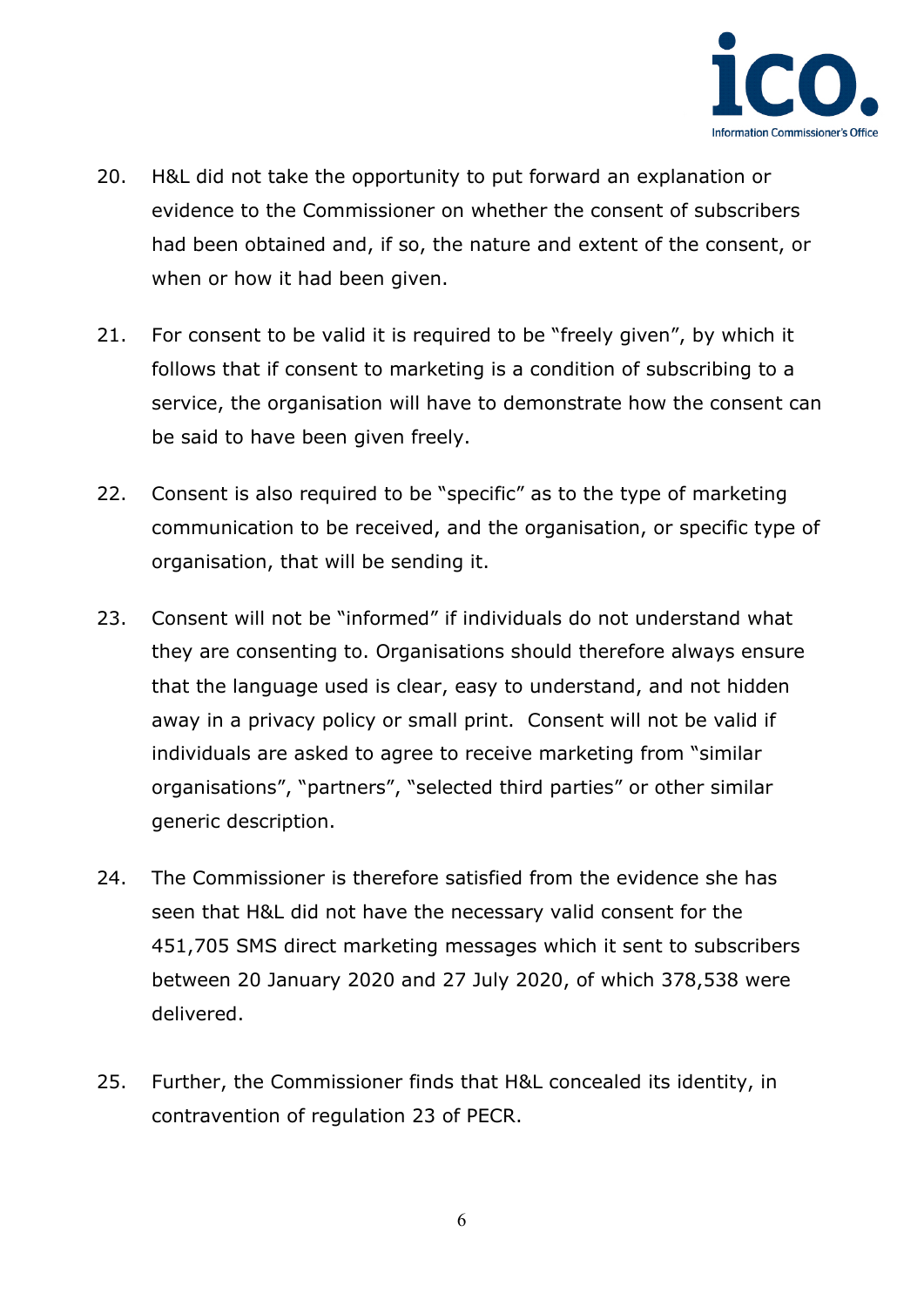

- 26. The Commissioner has considered, as he is required to do under section 40(2) of the DPA (as extended and modified by PECR) when deciding whether to serve an Enforcement Notice, whether any contravention has caused or is likely to cause any person damage or distress. The Commissioner has decided that it is unlikely that damage or distress has been caused in this instance.
- 27. **In view of the matters referred to above the Commissioner hereby gives notice that, in exercise of his powers under section 40 of the DPA, he requires H&L to take the steps specified in Annex 1 of this Notice**.

# **Right of Appeal**

28. There is a right of appeal against this Notice to the First-tier Tribunal (Information Rights), part of the General Regulatory Chamber. Information about appeals is set out in the attached Annex 2.

Dated 29 March 2022

Andy Curry Head of Investigations Information Commissioner's Office Wycliffe House Water Lane Wilmslow Cheshire SK9 5AF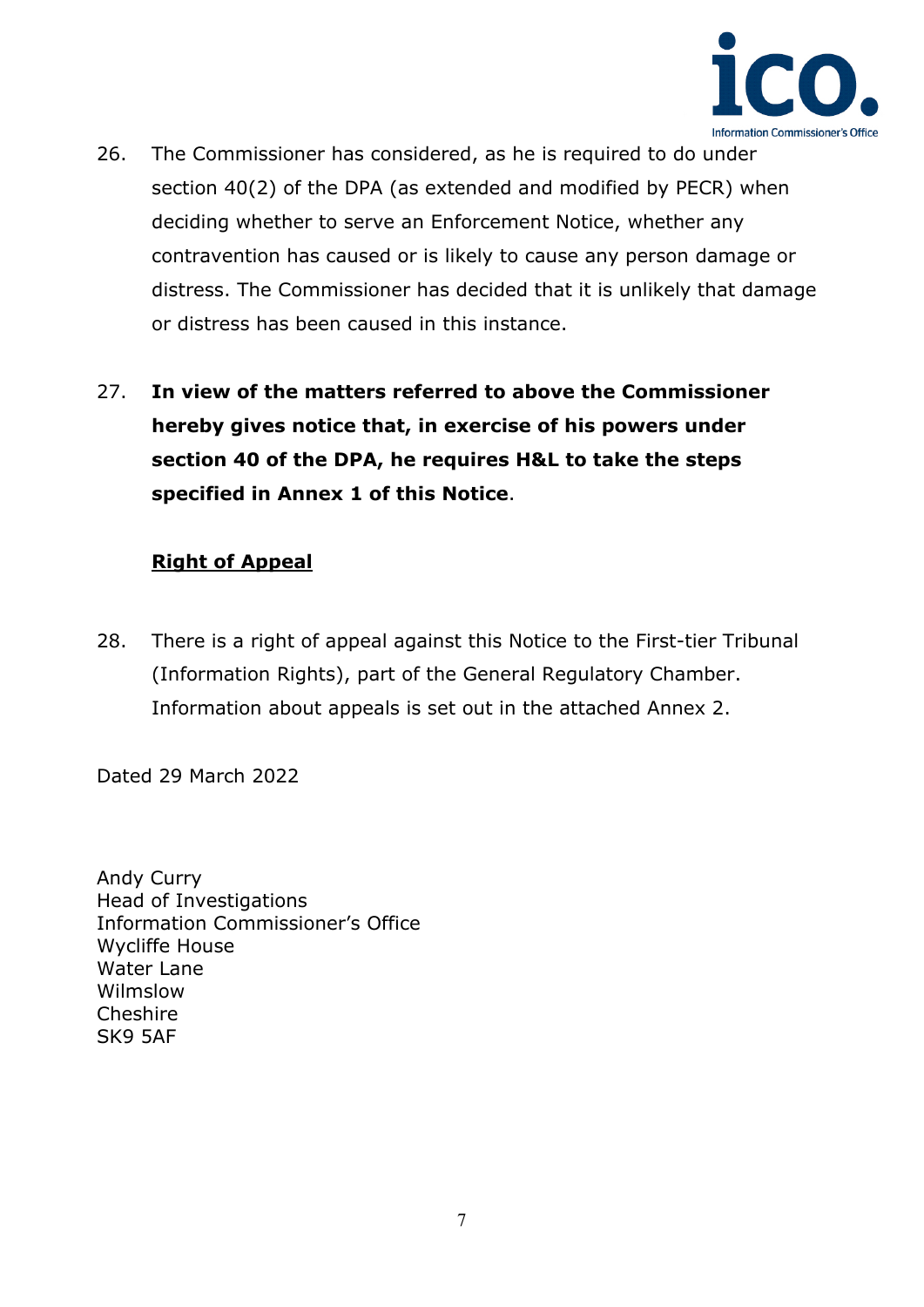

# **ANNEX 1**

# **TERMS OF THE ENFORCEMENT NOTICE**

H&L shall within 30 days of the date of this notice:

- Except in the circumstances referred to in paragraph (3) of regulation 22 of PECR, neither transmit, nor instigate the transmission of, unsolicited communications for the purposes of direct marketing by means of electronic mail unless the recipient of the electronic mail has previously notified H&L that he clearly and specifically consents for the time being to such communications being sent by, or at the instigation of, H&L.
- Furthermore, H&L shall neither transmit, nor instigate the transmission of, a communication for the purposes of direct marketing by means of electronic mail:
	- (a) where the identity of the person on whose behalf the communication has been sent has been disguised or concealed;
	- (b) where a valid address to which the recipient of the communication may send a request that such communications cease has not been provided
	- (c) where that electronic mail would contravene regulation 7 of the Electronic Commerce (EC Directive) Regulations 2002; or
	- (d) where that electronic mail encourages recipients to visit websites which contravene that regulation.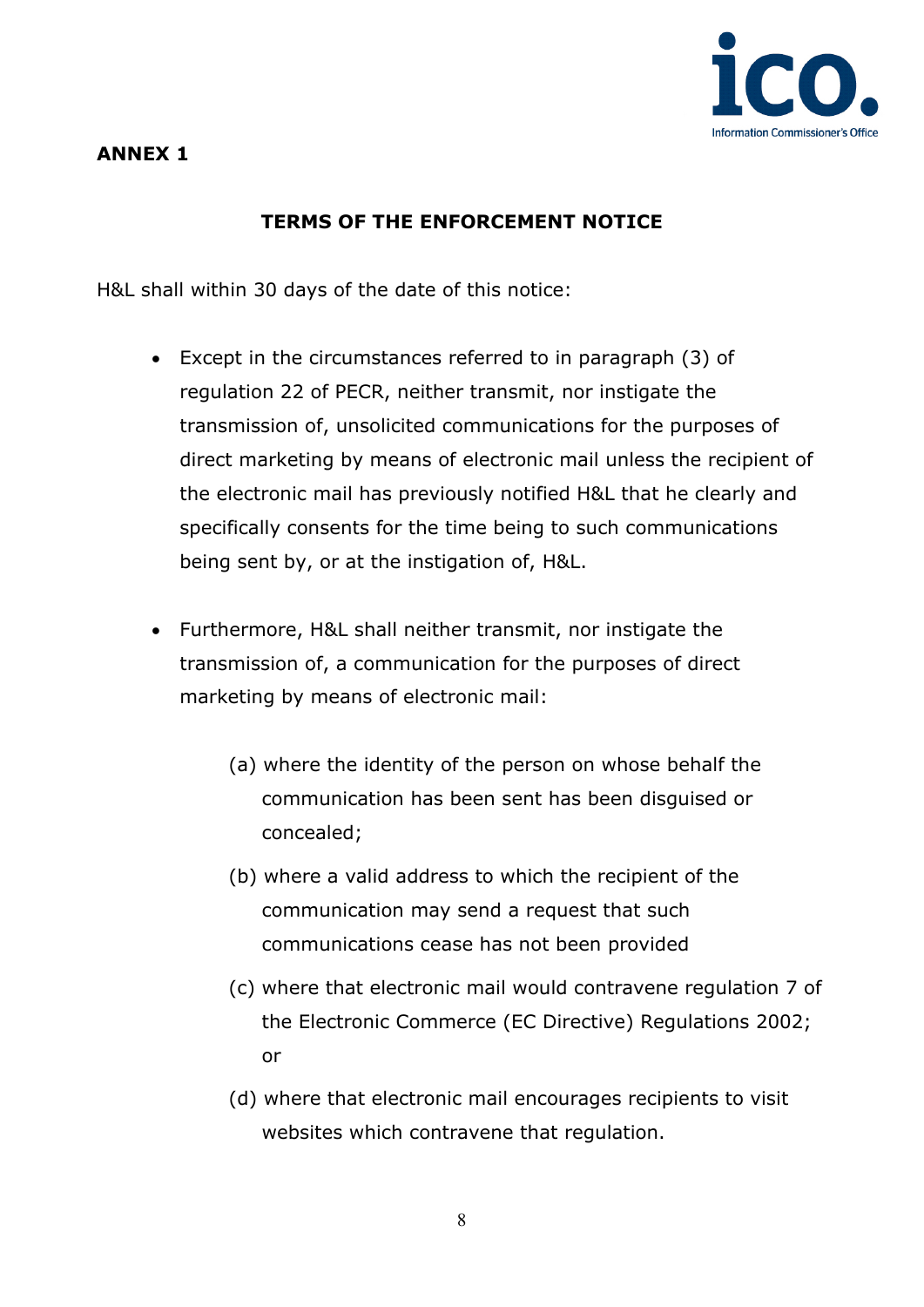

# **ANNEX 2**

# **RIGHTS OF APPEAL AGAINST DECISIONS OF THE COMMISSIONER**

- 1. Section 48 of the Data Protection Act 1998 gives any person upon whom an enforcement notice has been served a right of appeal to the First-tier Tribunal (Information Rights) (the "Tribunal") against the notice.
- 2. If you decide to appeal and if the Tribunal considers:
	- a) that the notice against which the appeal is brought is not in accordance with the law; or
	- b) to the extent that the notice involved an exercise of discretion by the Commissioner, that he ought to have exercised his discretion differently,

the Tribunal will allow the appeal or substitute such other decision as could have been made by the Commissioner. In any other case the Tribunal will dismiss the appeal.

3. You may bring an appeal by serving a notice of appeal on the Tribunal at the following address:

> General Regulatory Chamber HM Courts & Tribunals Service PO Box 9300 Leicester LE1 8DJ

Telephone: 0203 936 8963